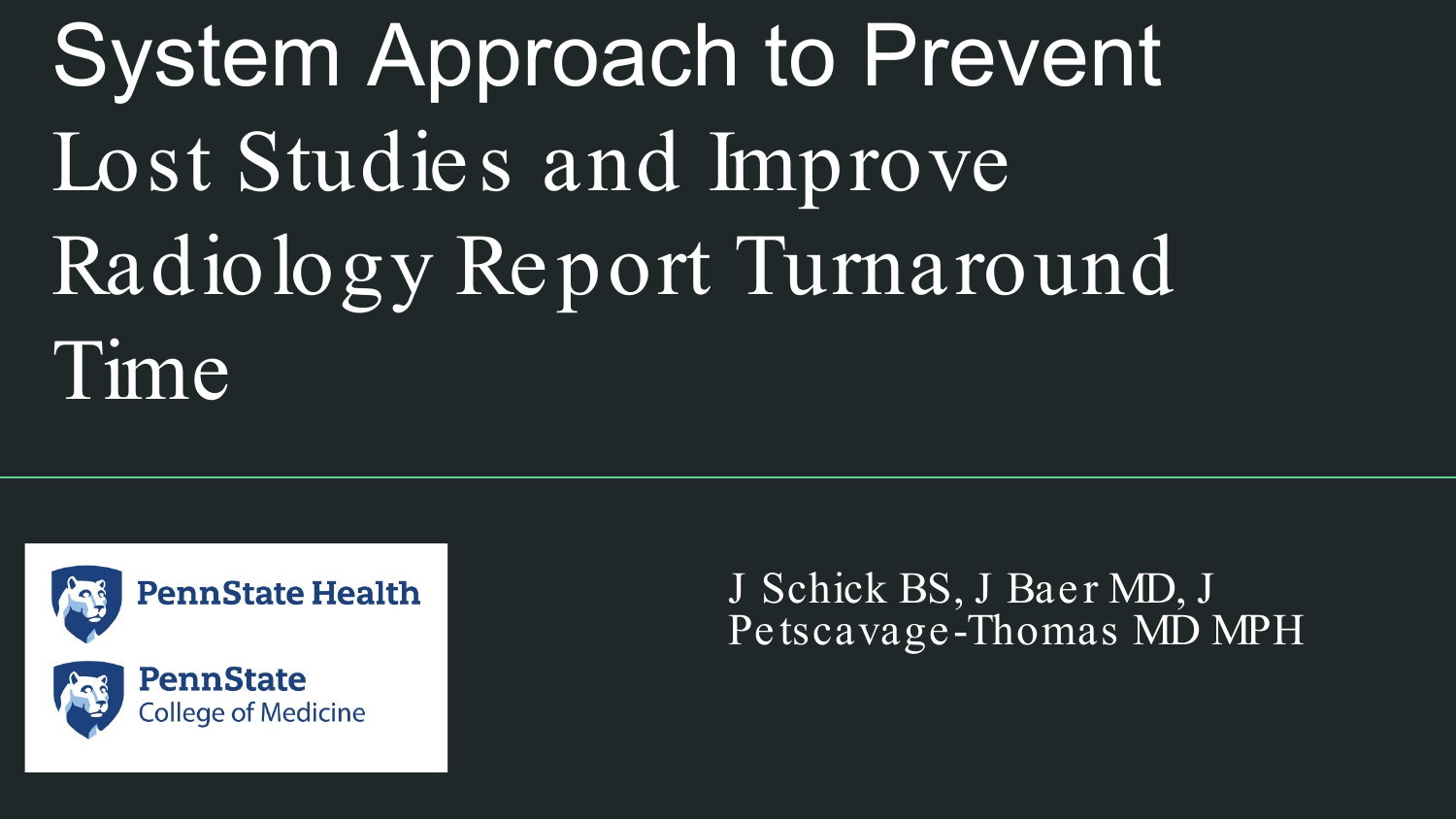## Introduction

- Delays in Radiology report turnaround time are associated with delays in management and adverse effects on patient care [1-3]
- MR Pelvis studies may represent exams for Body Imaging (BI) or MSK
- Since both exams use the same CPT code, there is no way to differentiate them in our PACS or RIS
- By default, MSK studies were queued in the BI workflow
- Quality and Patient Safety Implications:
	- Delayed report times
	- Changes from prelim report to final read after 'lost studies' were identified by MSK attendings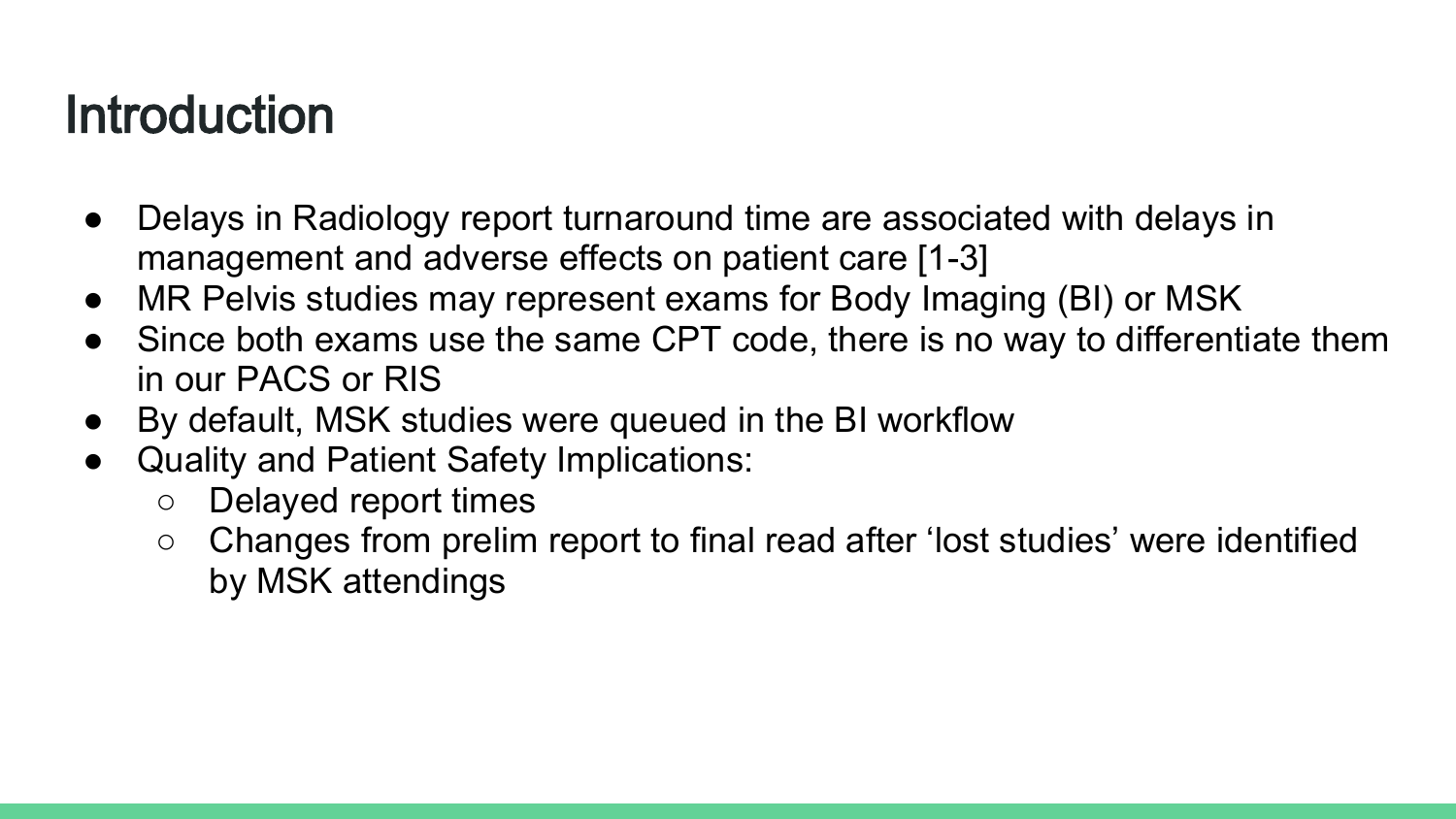## Methods:

### **Identify and Define the Problem:**

○ 2 sentinel cases resulted from delay in final reads for MSK studies

### ● **Objectives:**

- Create a solution which sorts MR Pelvis study into the correct workflow
- Improve report turnaround time (RTAT)

### ● **Collect data:**

- A pre-intervention list of 3 months of MR Pelvis studies was obtained from RIS
- Audit logs were reviewed to determine the following data points: time to first view by BI and MSK, time to report completion, time of preliminary report, and time of final signature
- Mean times for report completion to first MSK view, and time to final report were calculated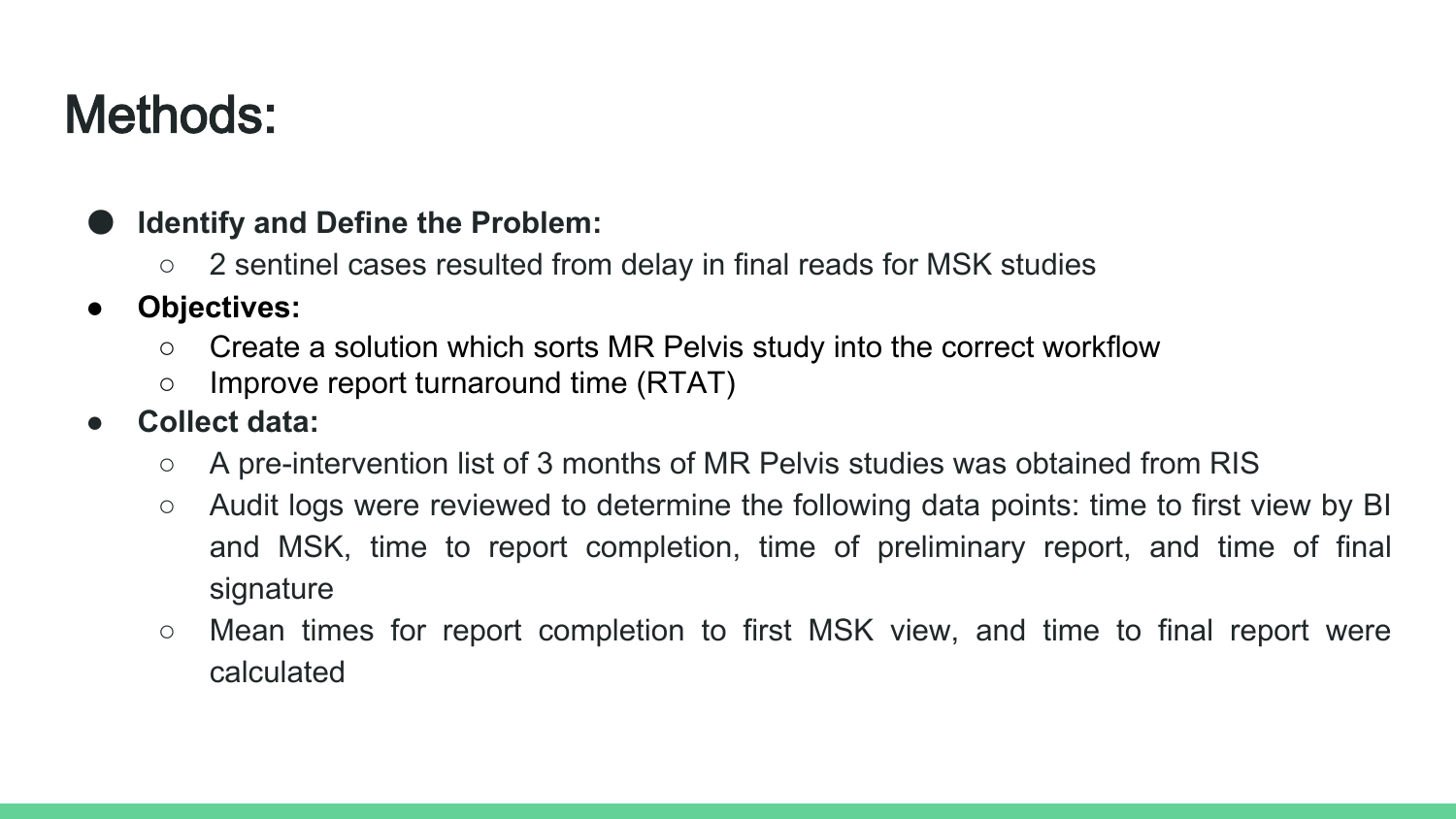## **Methods**

### ● **Identify Major Root Causes**

○ Root Cause Analysis was performed with relevant stakeholders

### ● **Develop Solution Strategies:**

- Intervention 1: a 'reserve flag' to sort studies into the correct workflow
- Data was subsequently analyzed and although TAT improved, studies were still 'lost'



**Figure 2:** 'Reserve Flag'

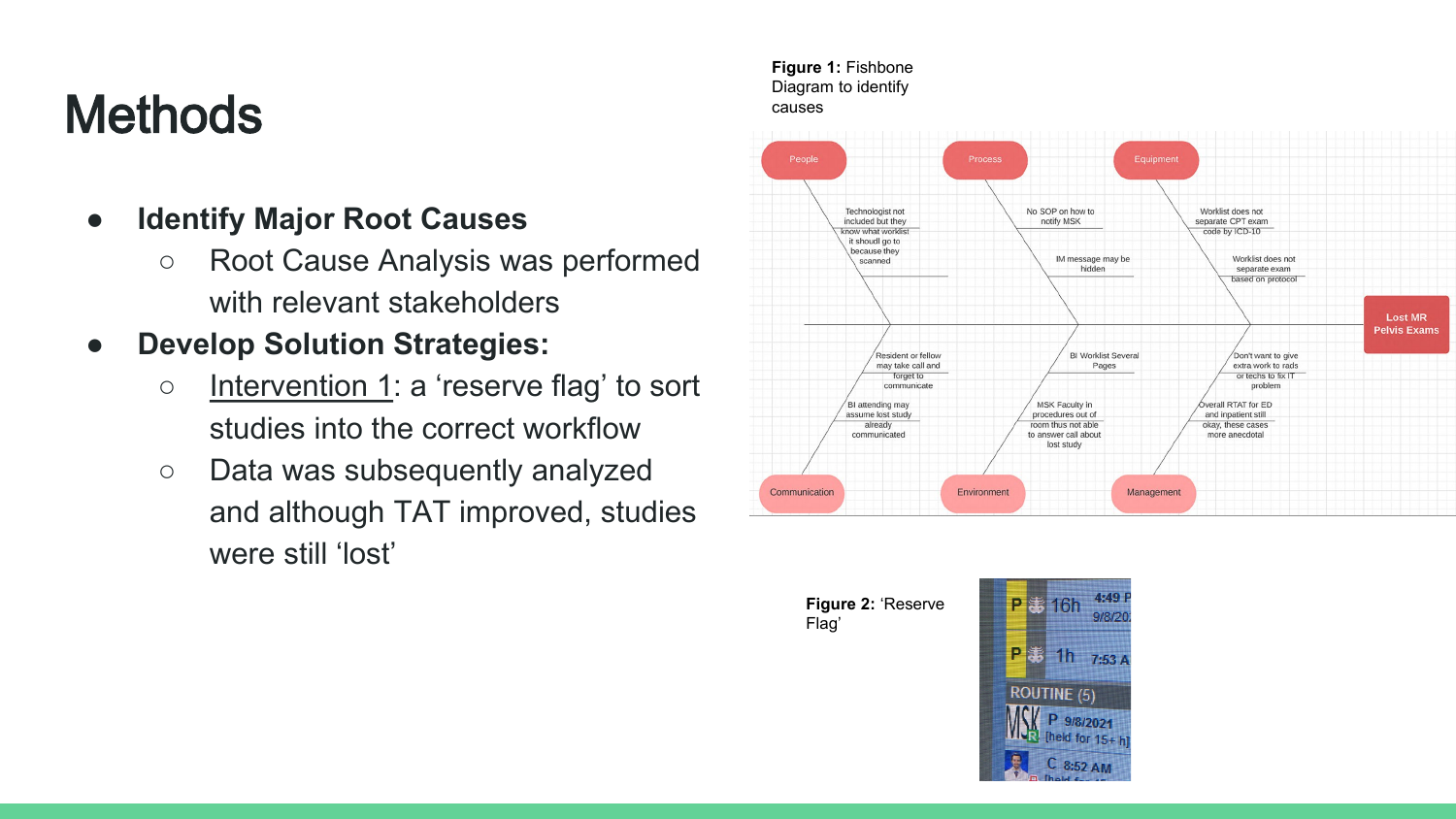## **Methods**

### ● **Additional Solutions:**

- a. Technologists and residents flag prelim report onto worklist
- b. For ED and inpatient studies, attendings call MSK reading room

### ● **Reanalyze:**

a. After 3 months, data was analyzed to assess success of subsequent interventions





### Late 2020

### **Third Intervention**

If there is an ED or inpatient study flagged, then attending must call other reading room to let them know the study is flagged and should be read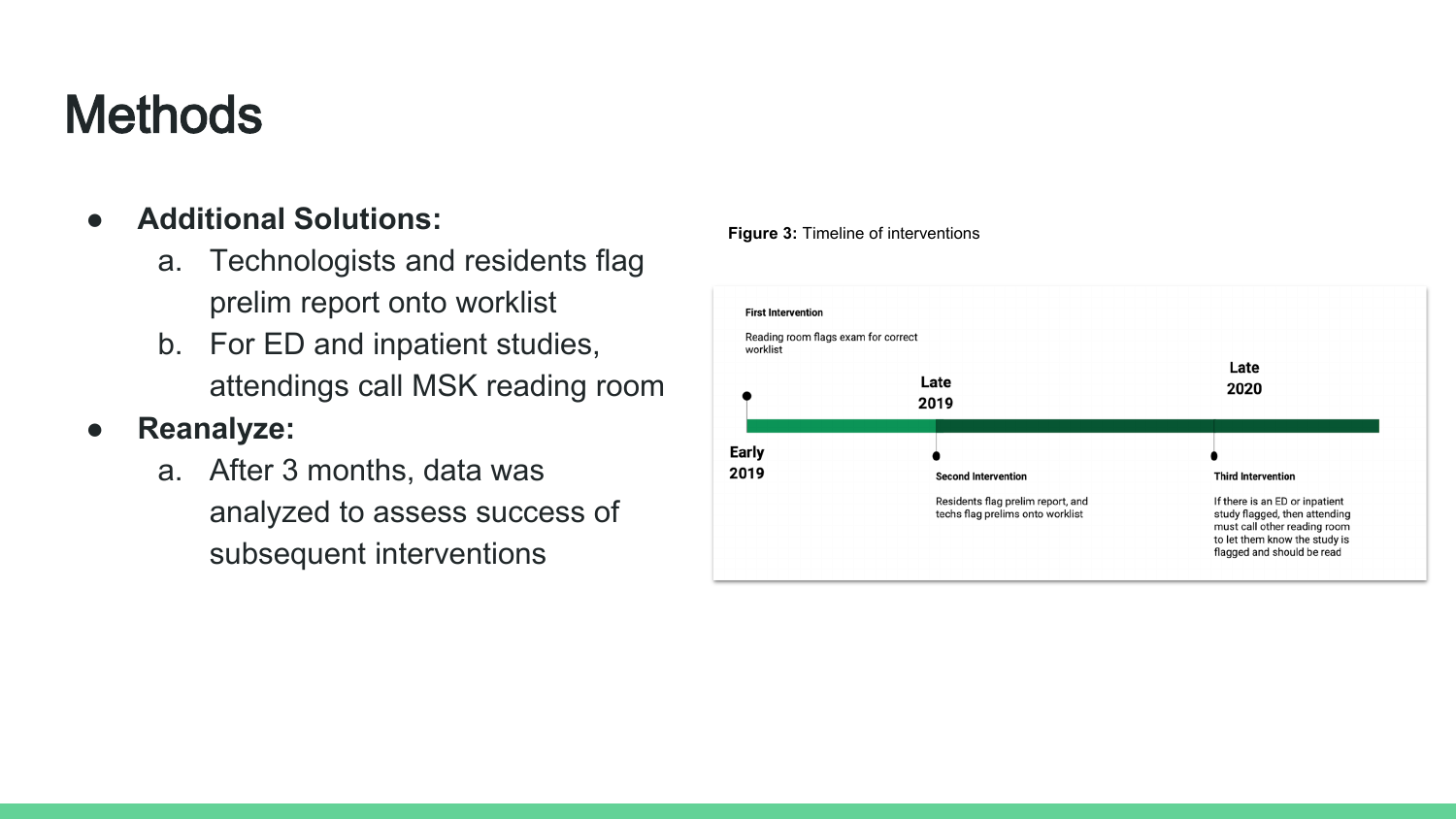## **Results**

- There was significant (p=.0018) improvement in time to view by MSK pre-intervention mean of 1015 minutes (n=107) to post-intervention mean of 500 minutes (n=127)
- There was significant improvement (p=.0033) in time to view inpatient and ED cases from 927 minutes to 357 minutes
- Time from study completion to final signature improved from mean of 1764 minutes to 838 minutes but was not statistical significance (p=.08)
- 5 cases demonstrated a delay in reporting resident misinterpretation pre-intervention to none post intervention
- Time to view overnight preliminary reports improved by 198 minutes after intervention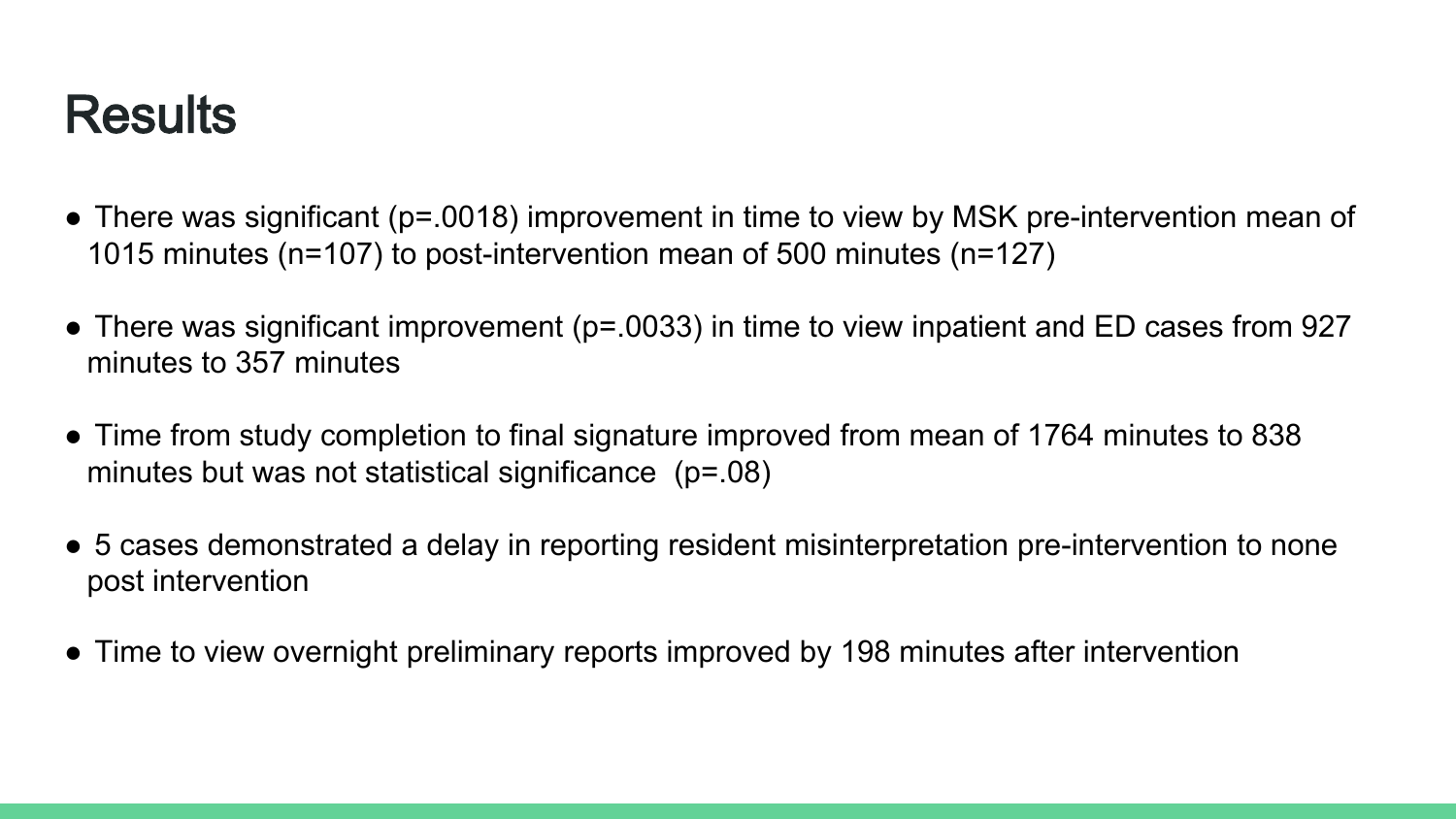### **Results**

Figure 4: Run Chart of Complete to Final Sign

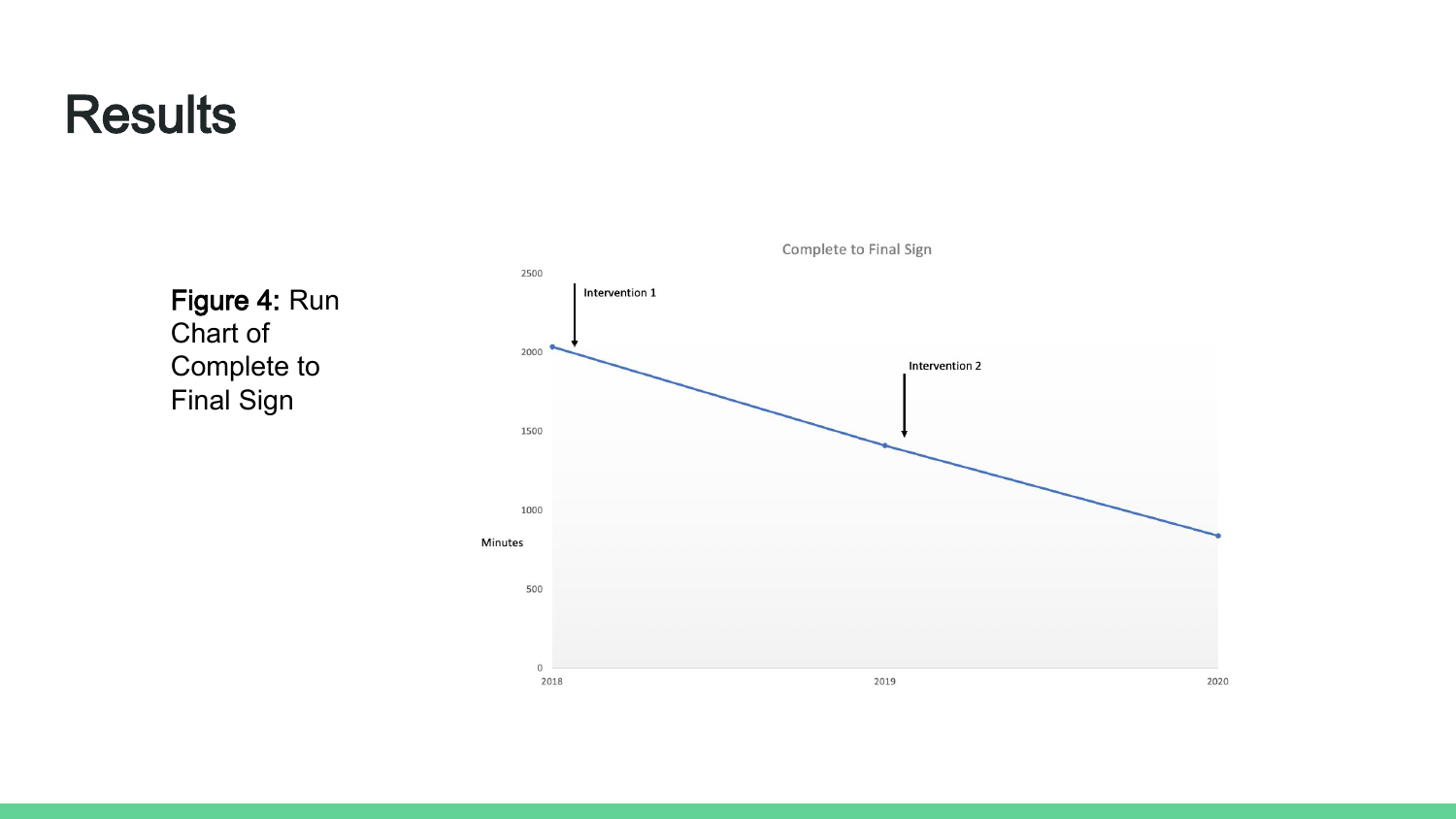## **Discussion**

- Our study demonstrates the use of different systems tools across different levels of patient care to solve a patient safety problem.
- The reserve flag, a simple 2 click mechanism, and engagement of resident and technologist addresses pertinent information technology and human factors
- Involving a resident and technologist enabled buy-in from relevant stakeholders
- Involving a technologist flagging outpatient studies, which are not usually read by residents, ensured such studies are populated in MSK worklist
- Continuous identification of waste and monitoring for defects is critical to facilitate cycles of continuous improvement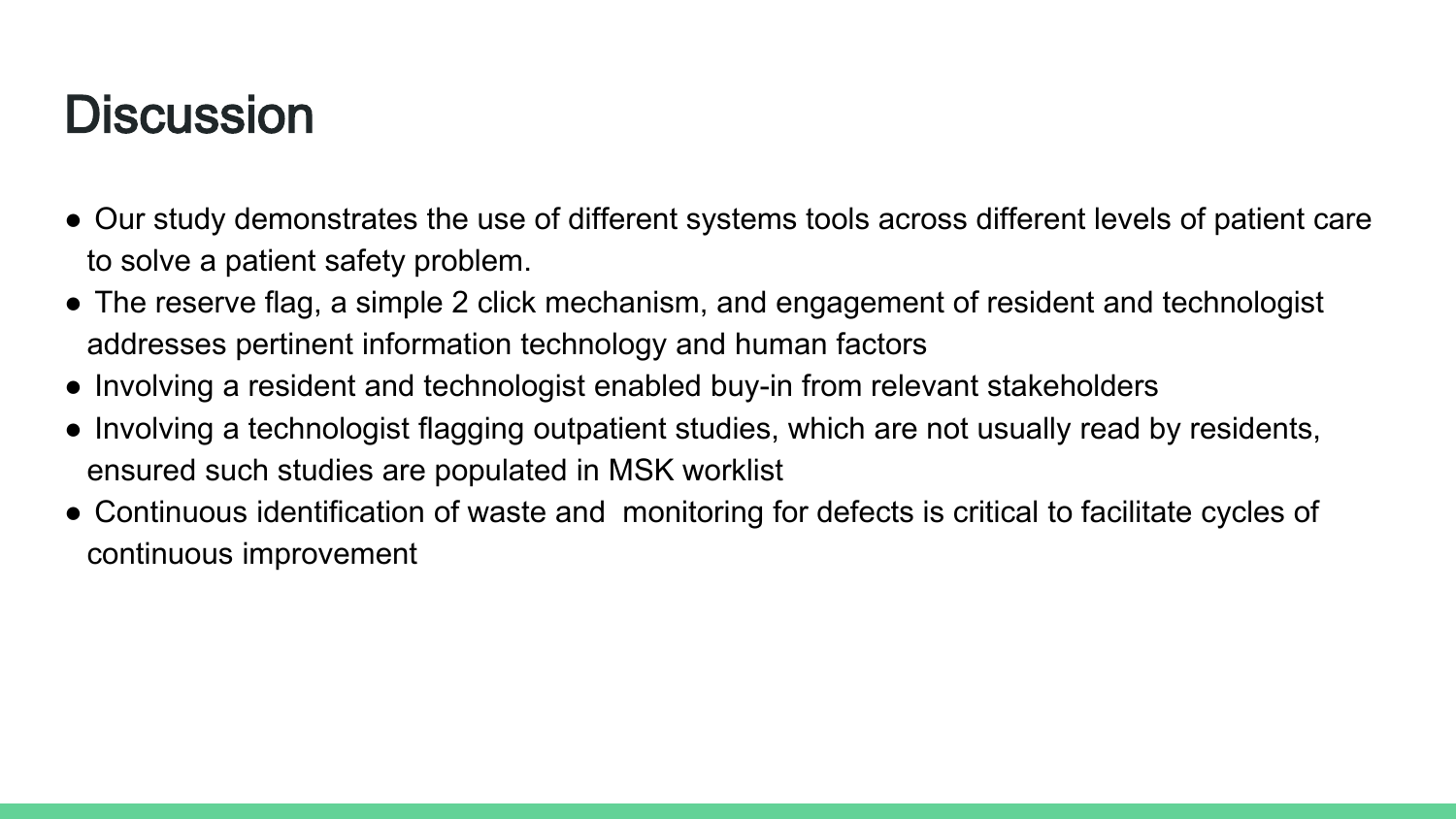## Conclusion and Future Directions:

- Our project illustrates information technology tools and modified human factors to improve TAT and eliminate delayed communication of resident misinterpretation from overnight exams
- Future directions include expansion to CT Pelvis, CT sacrum, and MR Sacrum